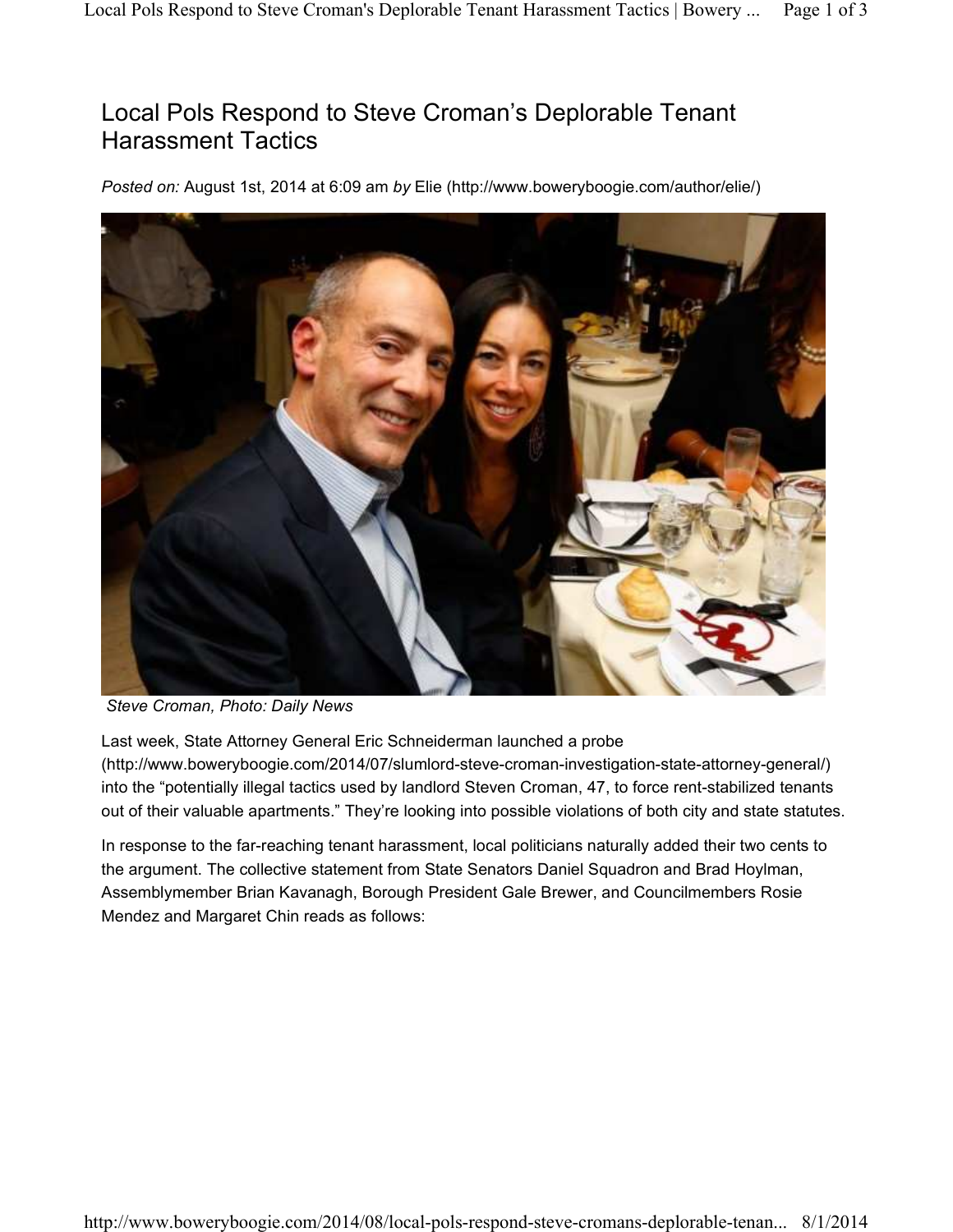**Steven Croman's pattern of tenant harassment must come to an end**. Tenants from his buildings have contacted us with accounts of chronic harassment and intimidation – including disruptive building maintenance, frivolous lawsuits, and most egregiously, the dispatching of a 'private investigator' to apartments to intimidate tenants.

We've worked closely with a coalition of tenants and advocacy groups like Good Old Lower East Side, Cooper Square Committee, and the Urban Justice Center to address Croman's tactics of driving tenants, many of whom are rent regulated, out of their homes. We applaud the Attorney General's investigation into Croman, and we will continue to support tenants' efforts as it unfolds.

Respect. However, where is the bandwagoning joint statement for other offending landlords, like Samy Mahfar at 102 Norfolk Street?



*The war zone inside Samy Mahfar's 102 Norfolk St.*

Submit Tip